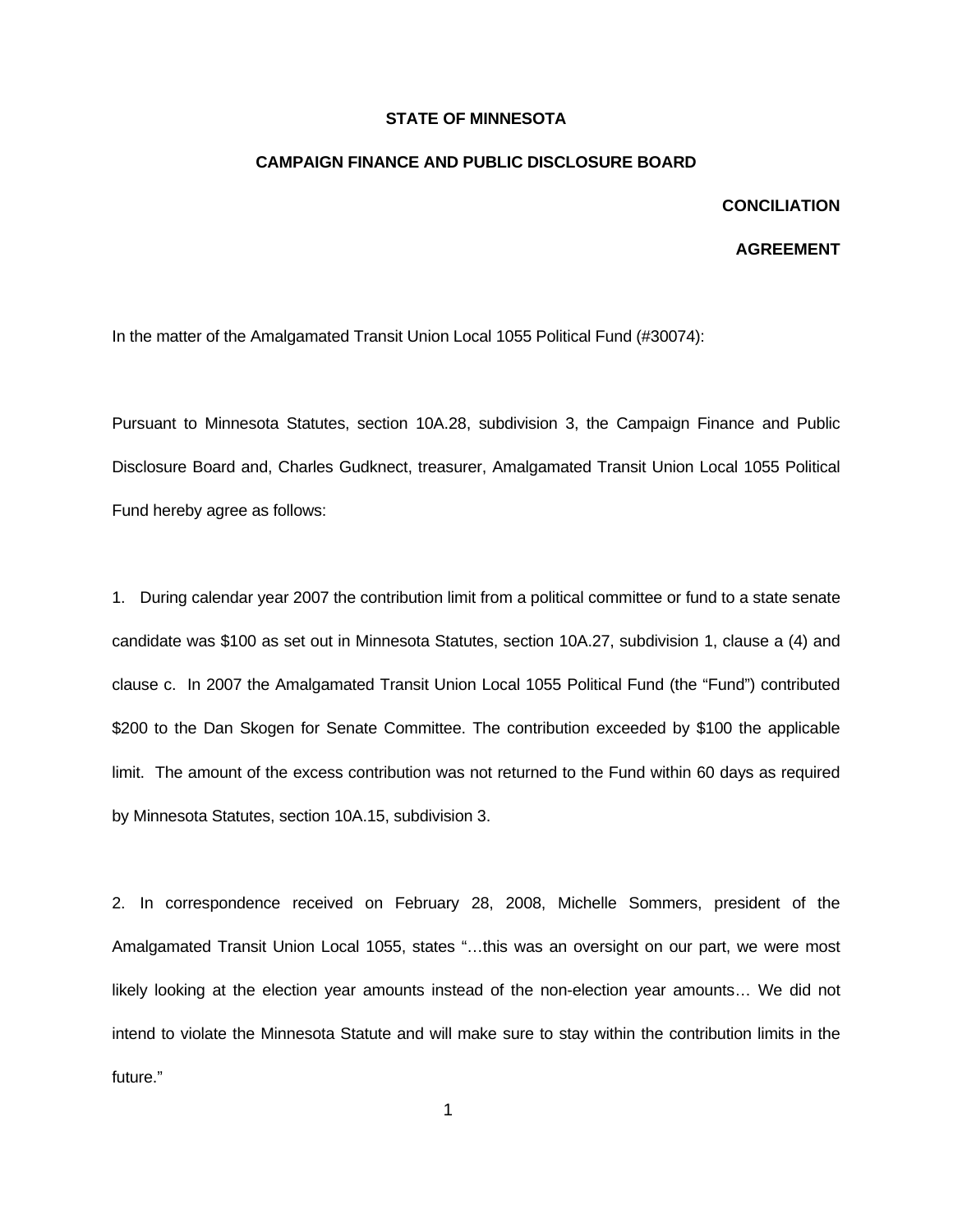3. Board records show that this is the first year the Fund exceeded the contribution limit to a principal campaign committee. The Fund registered with the Board on October 29, 1974. The parties recognize that the subject contribution was excessive on its face.

4. The parties agree that the Fund made an excessive contribution to the aforementioned principal campaign committee in calendar year 2007, resulting in an inadvertent violation of Minnesota Statutes, section 10A.27, subdivision 1, clause a (4) and clause c.

5. The Board imposes a civil fine of \$200 to be paid to the Board for deposit in the general fund of the state. This civil fine represents two times the amount by which the contribution exceeded the applicable contribution limit.

6. The Amalgamated Transit Union Local 1055 Political Fund hereby agrees to forward to the Board \$200 by check or money order payable to the STATE OF MINNESOTA within thirty days after the date this Agreement is signed by the Board chair. It is agreed by the parties that the payment of the civil fine of \$200 and this Conciliation Agreement will be a bar to any civil proceeding under Minnesota Statutes, section 10A.28, subdivisions 3 and 4.

7. It is further understood and agreed, however, that if the civil fine of \$200 is not paid within the time specified in paragraph 6 above, then Charles Gudknect, treasurer, will be personally liable to pay a civil fine, under Minnesota Statutes, section 10A.34, subdivision 1, in an amount calculated as follows: